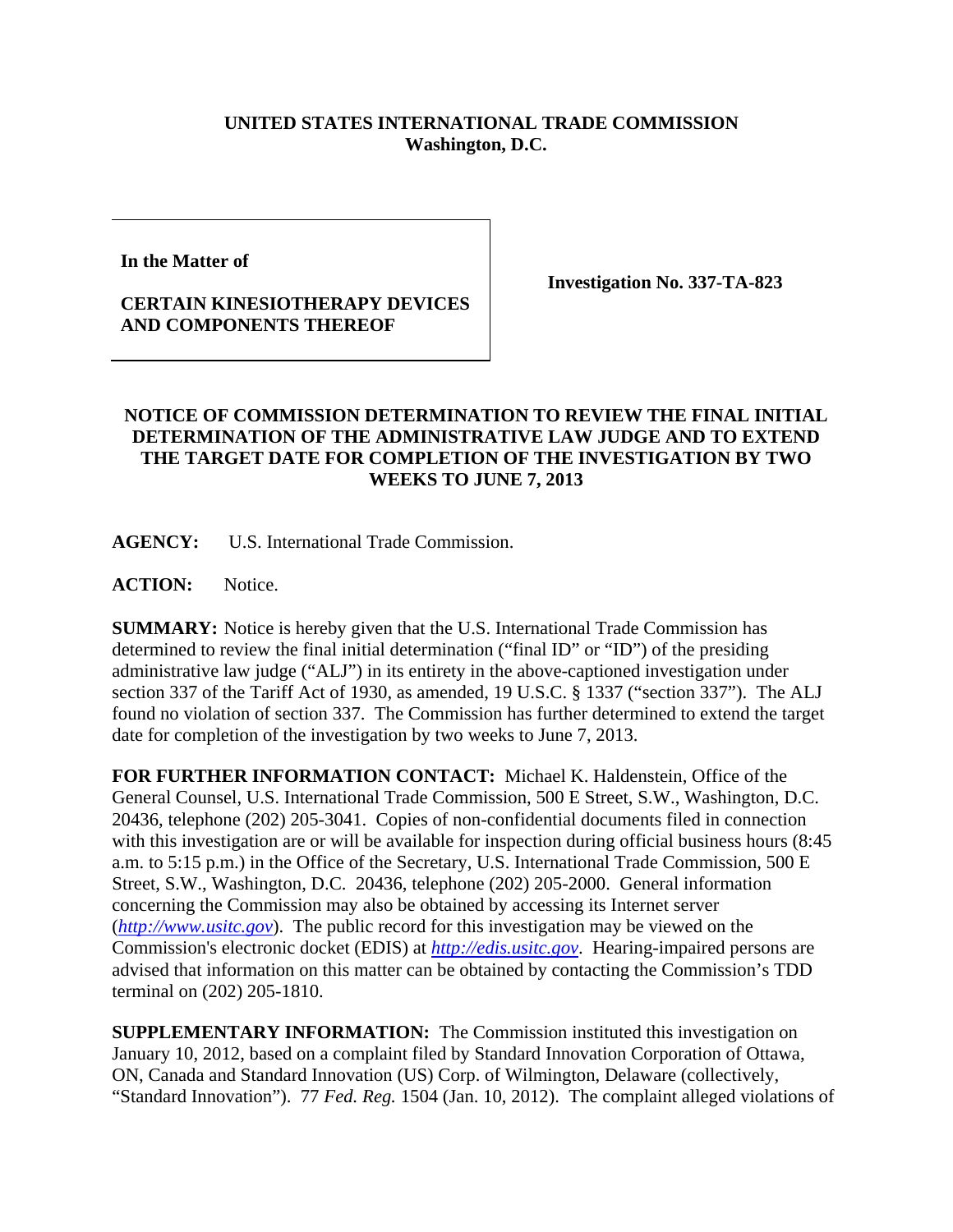section 337 of the Tariff Act of 1930, as amended 19 U.S.C. § 1337, by reason of infringement of certain claims of United States Patent Nos. 7,931,605 ("the '605 patent") and D605,779 ("the '779 patent"). The complaint named twenty one business entities as respondents, several of which have since been terminated from the investigation based upon consent order stipulations. On July 25, 2012, the Commission determined not to review an ID (Order No. 25) granting Standard Innovation's motion to withdraw the '779 patent from the investigation.

An evidentiary hearing was held from August 21, 2012, to August 24, 2012.

On January 8, 2013, the ALJ issued a final ID finding no violation of section 337. The ALJ also issued a recommended determination on remedy and bonding on January 22, 2013. Specifically, the ALJ found that Standard Innovation had not satisfied the economic prong of the domestic industry requirement. The ALJ found, however, that the accused products infringe the asserted claims, that the asserted claims were not shown to be invalid, and that the technical prong of the domestic industry requirement was shown to be satisfied.

On January 22, 2013, Standard Innovation and the Commission investigative attorney filed petitions for review of the final ID. Also on January 22, 2013, the respondents remaining in the investigation (Lelo Inc., Leloi AB, PHE, Inc. d/b/a Adam & Eve, Nalpac Enterprises, Ltd. d/b/a/ Nalpac, Ltd., E.TC. Inc. d/b/a Eldorado Trading Company, Inc., Williams Trading Co. Inc., Honey's Place Inc. and Lover's Lane & Co.) filed a joint contingent petition for review. On January 30, 2013, the parties filed responses to the petitions.

Having examined the final ID, the petitions for review, the responses thereto, and the relevant portions of the record in this investigation, the Commission has determined to review the final ID in its entirety. The Commission has further determined to extend the target date for completion of the investigation by two weeks to June 7, 2013.

The parties are requested to brief their positions on only the following questions, with reference to the applicable law and the evidentiary record:

- 1. Please provide evidentiary support in the record showing U.S. investments relating to the components that are relied on by complainant to meet the domestic industry requirement, including as appropriate information relating to component providers, contractors, and subcontractors.
- 2. Please comment on the significance of the relative contribution of domestic inputs as compared to total production (domestic and foreign) of complainant's products alleged to practice the '605 patent.
- 3. Please provide evidentiary support in the record regarding whether the U.S. investments alleged by complainant are significant or substantial in the context of the complainant's business, the relevant industry, and market realities.
- 4. Please explain how component purchasing expenditures for U.S. components not made specifically for the domestic industry products constitute an investment in plant and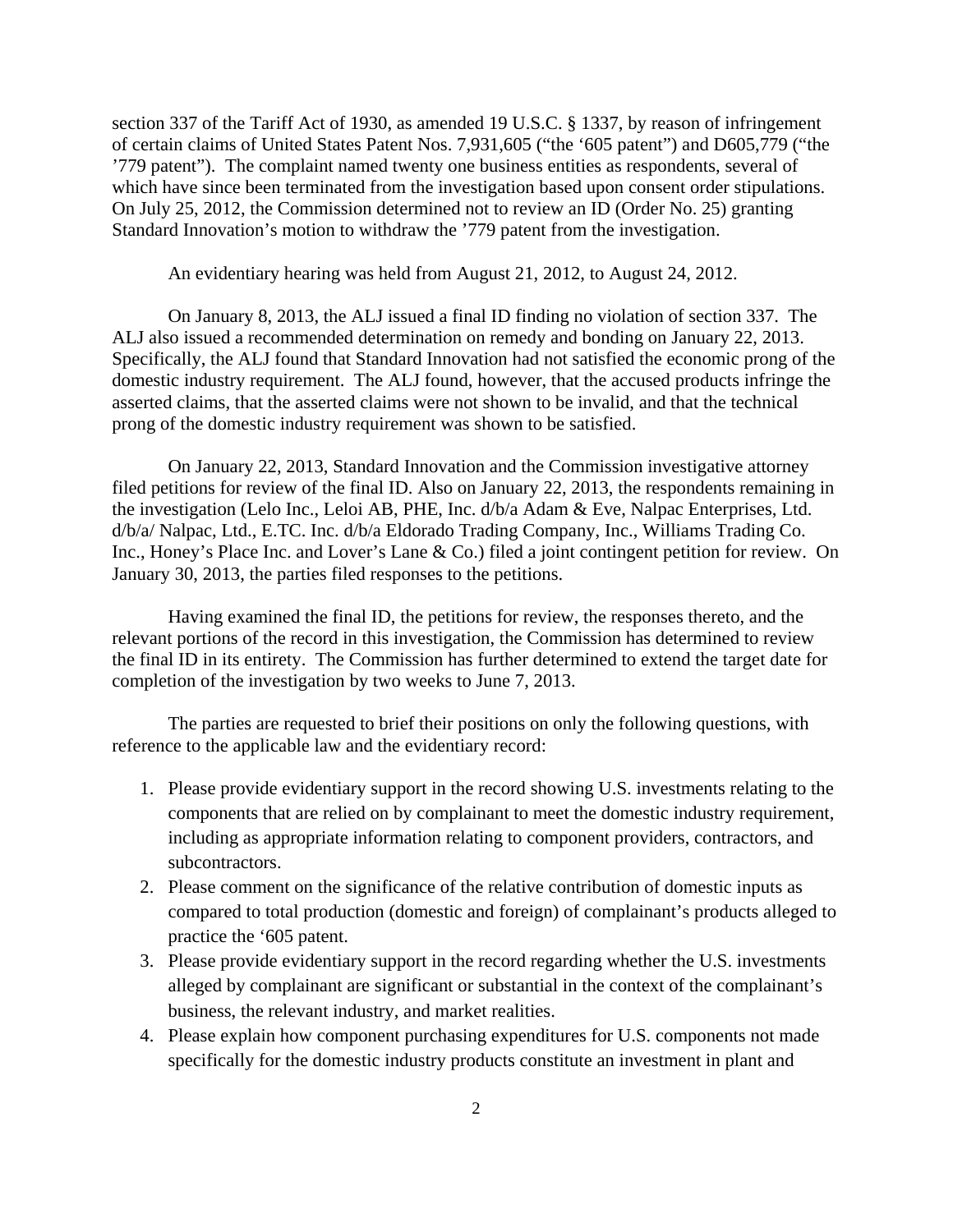equipment, employment of labor or capital, or an investment in exploitation under 19 U.S.C. § 1337(a)(3).

 In connection with the final disposition of this investigation, the Commission may issue (1) an order that could result in the exclusion of the subject articles from entry into the United States, and/or (2) cease and desist orders that could result in respondents being required to cease and desist from engaging in unfair acts in the importation and sale of such articles. Accordingly, the Commission is interested in receiving written submissions that address the form of remedy, if any, that should be ordered. If a party seeks exclusion of an article from entry into the United States for purposes other than entry for consumption, the party should so indicate and provide information establishing that activities involving other types of entry either are adversely affecting it or are likely to do so. For background information, see the Commission Opinion, *Certain Devices for Connecting Computers via Telephone Lines*, Inv. No. 337-TA-360.

 If the Commission contemplates some form of remedy, it must consider the effects of that remedy upon the public interest. The factors the Commission will consider include the effect that an exclusion order and/or cease and desist orders would have on (1) the public health and welfare, (2) competitive conditions in the U.S. economy, (3) U.S. production of articles that are like or directly competitive with those that are subject to investigation, and (4) U.S. consumers. The Commission is therefore interested in receiving written submissions that address the aforementioned public interest factors in the context of this investigation.

If the Commission orders some form of remedy, the U.S. Trade Representative, as delegated by the President, has 60 days to approve or disapprove the Commission's action. *See* Presidential Memorandum of July 21, 2005, 70 *Fed. Reg.* 43251 (July 26, 2005). During this period, the subject articles would be entitled to enter the United States under bond, in an amount determined by the Commission and prescribed by the Secretary of the Treasury. The Commission is therefore interested in receiving submissions concerning the amount of the bond that should be imposed if a remedy is ordered.

**WRITTEN SUBMISSIONS:** The parties to the investigation are requested to file written submissions on the issues under review. The submissions should be concise and thoroughly referenced to the record in this investigation, including references to exhibits and testimony. Additionally, the parties to the investigation, interested government agencies, and any other interested persons are encouraged to file written submissions on the issues of remedy, the public interest, and bonding. Such submissions should address the ALJ's recommended determination on remedy and bonding. Complainant and the Commission investigative attorney are also requested to submit proposed remedial orders for the Commission's consideration. Complainant is requested to supply the expiration date of the patent at issue and the HTSUS numbers under which the accused products are imported. The written submissions and proposed remedial orders must be filed no later than the close of business on April 8, 2013, and should be no more than 25 pages. Reply submissions must be filed no later than the close of business on April 15, 2013, and should be no more than 15 pages. No further submissions will be permitted unless otherwise ordered by the Commission.